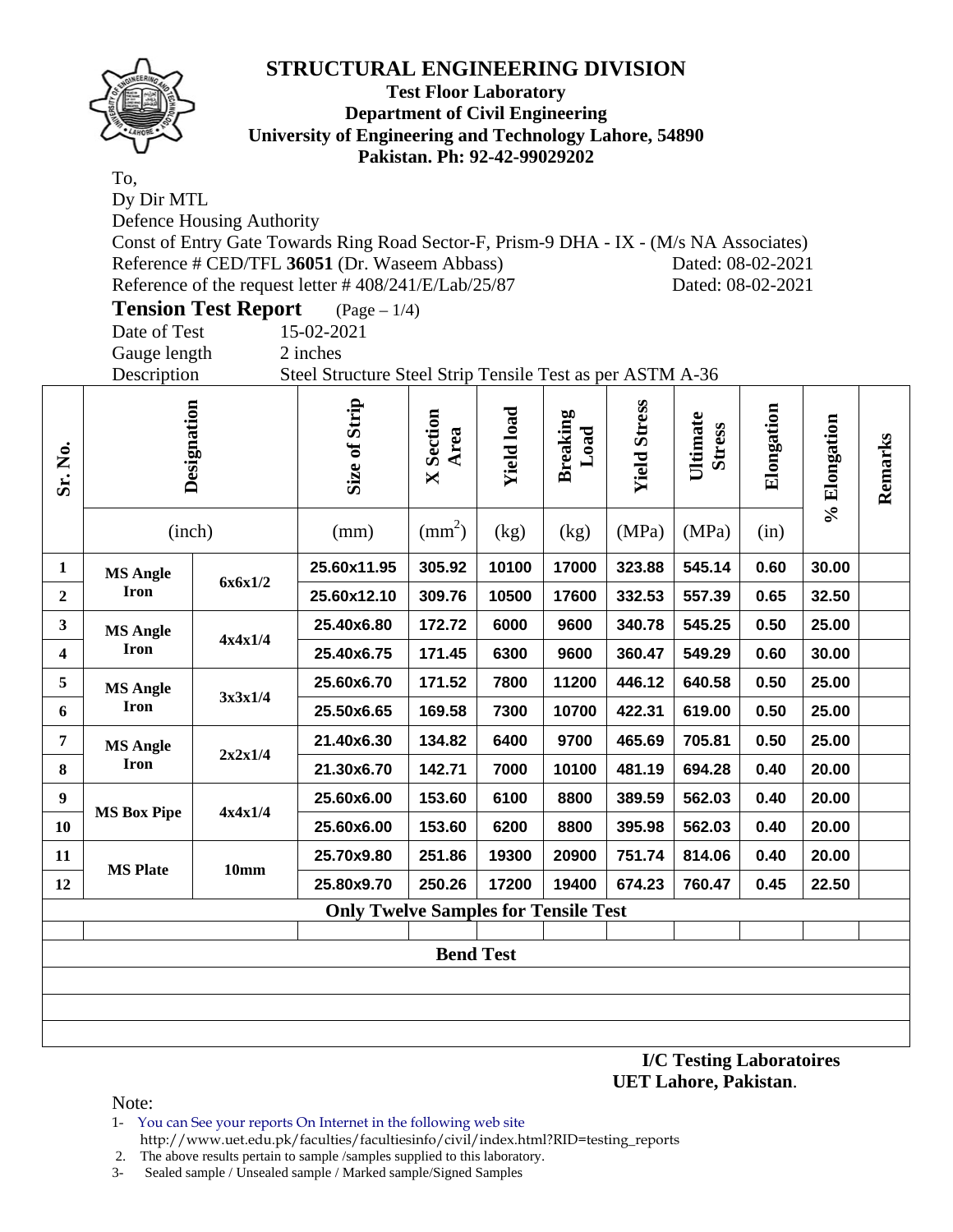

### **Test Floor Laboratory Department of Civil Engineering University of Engineering and Technology Lahore, 54890 Pakistan. Ph: 92-42-99029202**

To, Dy Dir MTL Defence Housing Authority Const of Entry Gate Towards Ring Road Sector-F, Prism-9 DHA - IX - (M/s NA Associates)

Reference # CED/TFL **36051** (Dr. Waseem Abbass) Dated: 08-02-2021 Reference of the request letter # 408/241/E/Lab/25/87 Dated: 08-02-2021

# **Weight &Size Test Report** (Page – 2/4)

Date of Test 15-02-2021

Description MS Angle Iron Weight and Size Test

| Sr.<br>No.              | Designation | Weight | Length                            | Weight per Unit<br>Length | $\mathbf{L}$   | $L-2$          | Wall Thickness | Remark |
|-------------------------|-------------|--------|-----------------------------------|---------------------------|----------------|----------------|----------------|--------|
|                         | (inch)      | (g)    | (cm)                              | (kg/m)                    | (mm)           | (mm)           | (mm)           |        |
| $\mathbf{1}$            | 6x6x1/2     | 16650  | 60.0                              | 277.50                    | 151.00         | 152.00         | 12.80          |        |
| $\boldsymbol{2}$        | 4x4x1/4     | 6250   | 61.60                             | 101.46                    | 101.00         | 101.00         | 6.80           |        |
| 3                       | 3x3x1/4     | 4450   | 61.50                             | 72.36                     | 74.00          | 75.00          | 6.45           |        |
| $\overline{\mathbf{4}}$ | 2x2x1/4     | 2850   | 59.60                             | 47.82                     | 50.00          | 51.00          | 6.70           |        |
| $\blacksquare$          |             |        | $\blacksquare$                    |                           |                |                | $\blacksquare$ |        |
|                         |             |        |                                   |                           |                |                |                |        |
|                         |             |        |                                   | -                         |                |                | -              |        |
|                         |             |        |                                   | -                         | $\blacksquare$ |                | $\blacksquare$ |        |
|                         | -           |        | -                                 | -                         | -              | $\blacksquare$ | $\blacksquare$ |        |
|                         |             |        | <b>Only Four Samples for Test</b> |                           |                |                |                |        |
|                         |             |        |                                   |                           |                |                |                |        |

**I/C Testing Laboratoires UET Lahore, Pakistan**.

- 1- You can See your reports On Internet in the following web site http://www.uet.edu.pk/faculties/facultiesinfo/civil/index.html?RID=testing\_reports
- 2. The above results pertain to sample /samples supplied to this laboratory.
- 3- Sealed sample / Unsealed sample / Marked sample/Signed Samples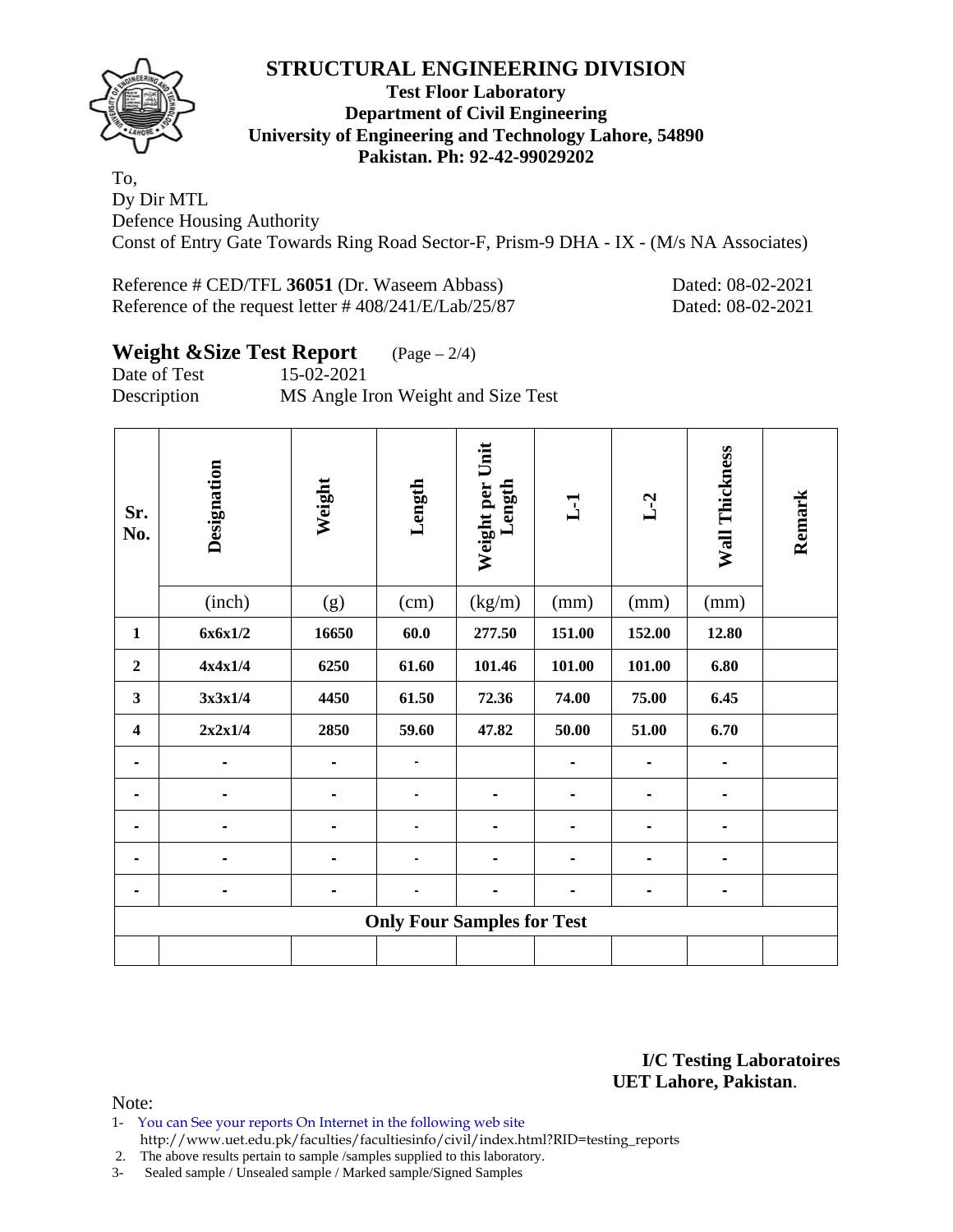

### **Test Floor Laboratory Department of Civil Engineering University of Engineering and Technology Lahore, 54890 Pakistan. Ph: 92-42-99029202**

To, Dy Dir MTL Defence Housing Authority Const of Entry Gate Towards Ring Road Sector-F, Prism-9 DHA - IX - (M/s NA Associates)

Reference # CED/TFL **36051** (Dr. Waseem Abbass) Dated: 08-02-2021 Reference of the request letter # 408/241/E/Lab/25/87 Dated: 08-02-2021

# **Weight &Size Test Report** (Page – 3/4)

Date of Test 24-08-2020 Description MS Box Pipe Weight and Size Test

| Sr.          | Designation | Weight | Length | Weight per Unit<br>Length       |                | Outer<br><b>Dimensions</b> | Wall Thickness |        |  |
|--------------|-------------|--------|--------|---------------------------------|----------------|----------------------------|----------------|--------|--|
| No.          |             |        |        |                                 | $\mathbf X$    | $\mathbf Y$                |                | Remark |  |
|              | (inch)      | (g)    | (cm)   | (kg/m)                          | (mm)           | (mm)                       | (mm)           |        |  |
| $\mathbf{1}$ | 4x4x1/4     | 10900  | 61.10  | 178.40                          | 101.00         | 102.00                     | 6.25           |        |  |
|              |             |        |        |                                 |                |                            |                |        |  |
|              |             |        |        |                                 |                |                            |                |        |  |
|              |             |        |        |                                 | $\blacksquare$ |                            |                |        |  |
|              |             |        |        |                                 | $\blacksquare$ |                            |                |        |  |
| ۰            |             | -      |        |                                 | $\blacksquare$ | $\blacksquare$             |                |        |  |
|              |             |        |        |                                 |                |                            |                |        |  |
|              |             |        |        |                                 | $\blacksquare$ |                            |                |        |  |
|              |             |        |        |                                 |                |                            |                |        |  |
|              |             |        |        | <b>Only One Sample for Test</b> |                |                            |                |        |  |
|              |             |        |        |                                 |                |                            |                |        |  |

**I/C Testing Laboratoires UET Lahore, Pakistan**.

- 1- You can See your reports On Internet in the following web site http://www.uet.edu.pk/faculties/facultiesinfo/civil/index.html?RID=testing\_reports
- 2. The above results pertain to sample /samples supplied to this laboratory.
- 3- Sealed sample / Unsealed sample / Marked sample/Signed Samples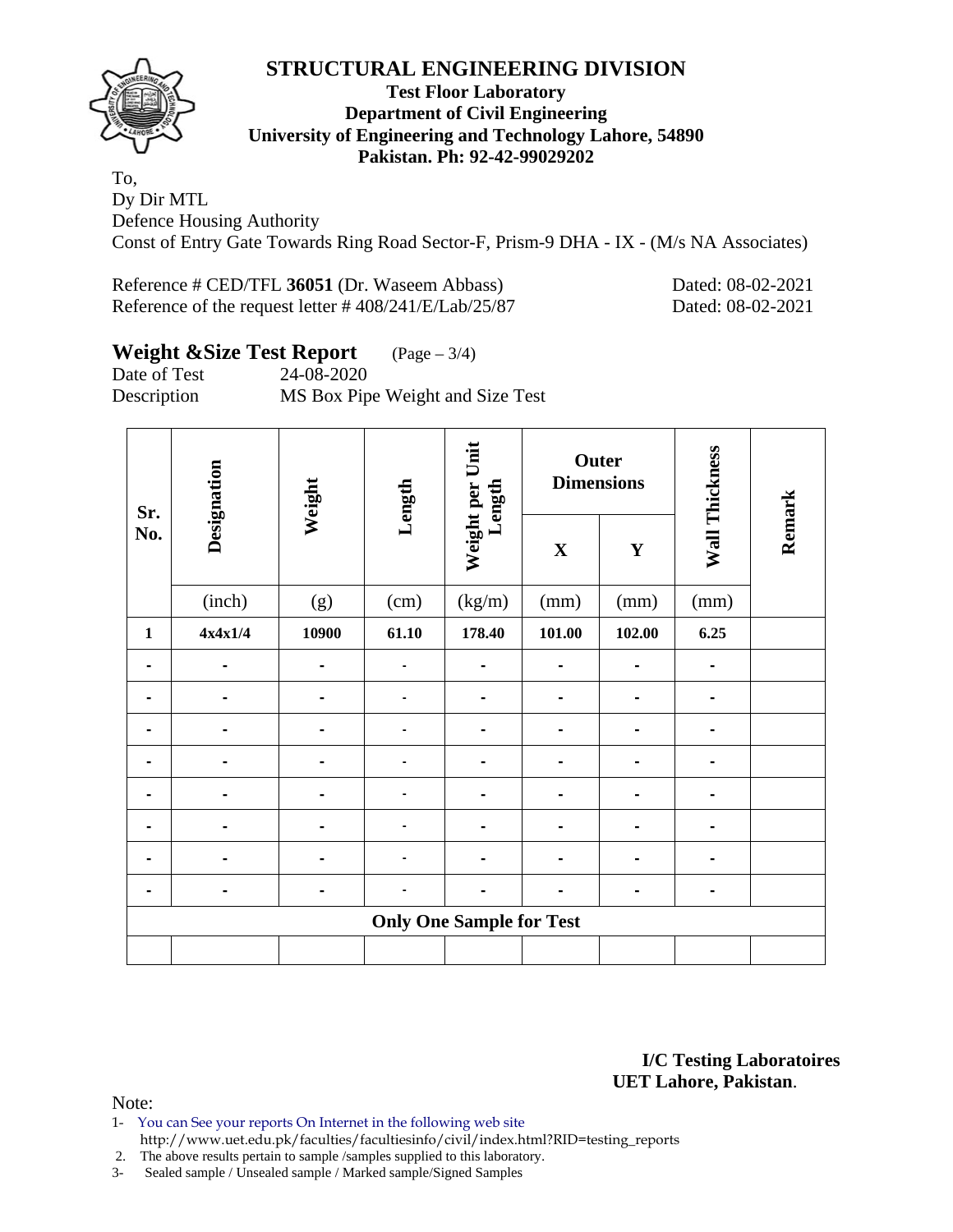

### **Test Floor Laboratory Department of Civil Engineering University of Engineering and Technology Lahore, 54890 Pakistan. Ph: 92-42-99029202**

To, Dy Dir MTL Defence Housing Authority Const of Entry Gate Towards Ring Road Sector-F, Prism-9 DHA - IX - (M/s NA Associates)

Reference # CED/TFL **36051** (Dr. Waseem Abbass) Dated: 08-02-2021 Reference of the request letter # 408/241/E/Lab/25/87 Dated: 08-02-2021

# **Weight &Size Test Report** (Page – 4/4)

Date of Test 18-01-2019 Description MS Plate Weight and Size Test

| Sr.<br>No.   | Designation | Weight | Length                          | Width<br>(b) | Weight per Unit<br>Area | Thickness | Remark |
|--------------|-------------|--------|---------------------------------|--------------|-------------------------|-----------|--------|
|              | (mm)        | (g)    | (cm)                            | (cm)         | $\left(kg/m^{2}\right)$ | (mm)      |        |
| $\mathbf{1}$ | 10          | 6850   | 38.00                           | 23.80        | 75.74                   | 9.70      |        |
|              |             |        |                                 |              |                         |           |        |
|              |             |        |                                 |              |                         |           |        |
|              |             |        |                                 |              |                         |           |        |
|              |             |        |                                 |              |                         |           |        |
|              |             |        |                                 |              |                         |           |        |
|              |             |        |                                 |              |                         |           |        |
|              |             |        |                                 |              |                         |           |        |
|              |             |        | <b>Only One Sample for Test</b> |              |                         |           |        |
|              |             |        |                                 |              |                         |           |        |

**I/C Testing Laboratoires UET Lahore, Pakistan**.

- 1- You can See your reports On Internet in the following web site http://www.uet.edu.pk/faculties/facultiesinfo/civil/index.html?RID=testing\_reports
- 2. The above results pertain to sample /samples supplied to this laboratory.
- 3- Sealed sample / Unsealed sample / Marked sample/Signed Samples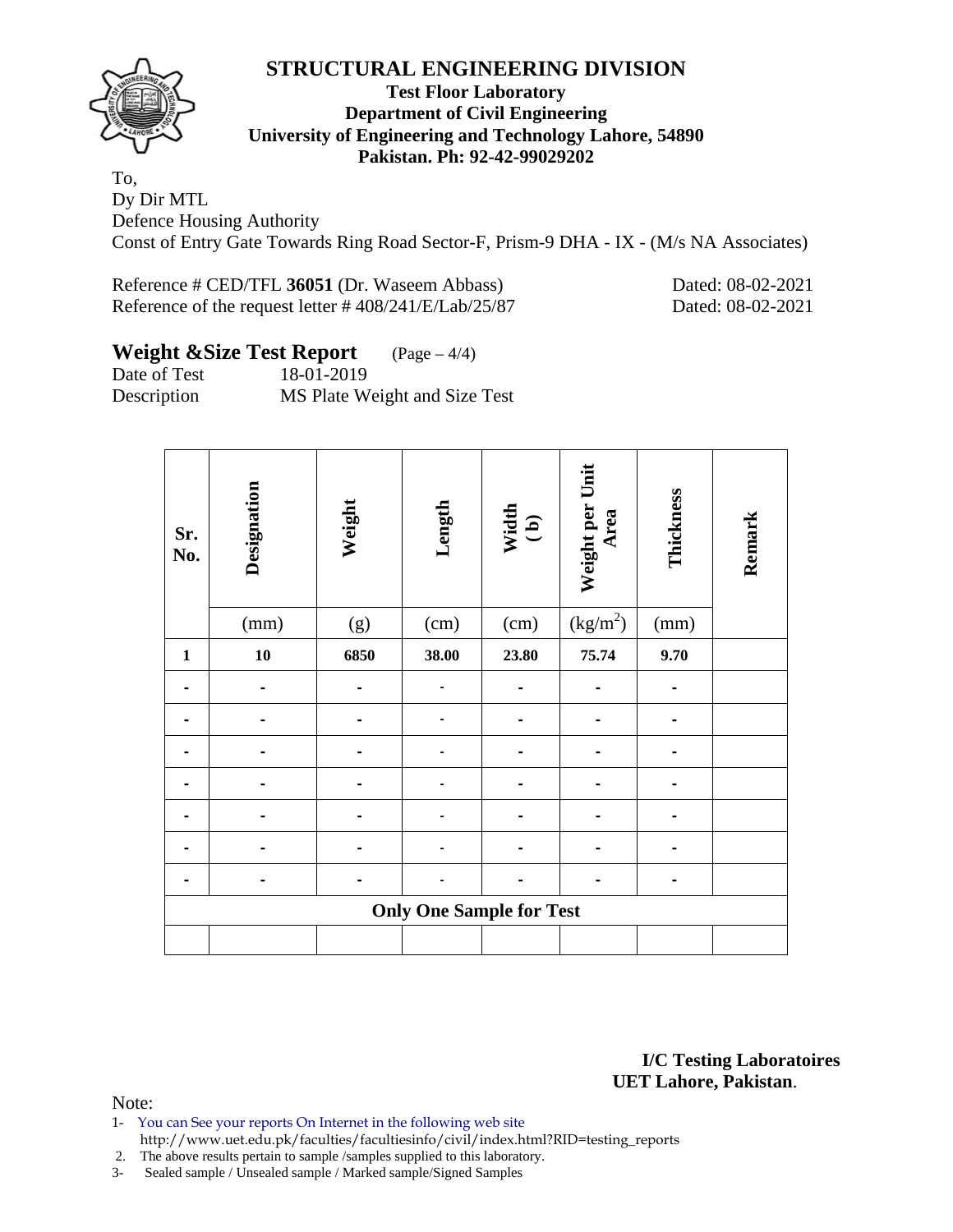

### **Test Floor Laboratory Department of Civil Engineering University of Engineering and Technology Lahore, 54890 Pakistan. Ph: 92-42-99029202**

To, Resident Engineer Techno Consultant International (Pvt) Ltd CPEC Package-1

Reference # CED/TFL **36076** (Dr. Waseem Abbass) Dated: 12-02-2021 Reference of the request letter # RE/CPEC/DIK/2021/756 Dated: 20-01-2021

# **Tension Test Report** (Page – 1/2)

Date of Test 16-02-2021 Gauge length -------Description Chain Link Fence Fabric and Tension Wire Wire Tensile Test

| Sr. No.                           | <b>Diameter Wire</b> | <b>Breaking Load</b> | <b>Remarks</b>          |  |  |  |  |  |
|-----------------------------------|----------------------|----------------------|-------------------------|--|--|--|--|--|
|                                   | (mm)                 | (kN)                 |                         |  |  |  |  |  |
| $\mathbf{1}$                      | 3.30                 | 6.35                 | <b>Chain Link Fence</b> |  |  |  |  |  |
| $\boldsymbol{2}$                  | 3.30                 | 6.30                 | <b>Fabric Wire</b>      |  |  |  |  |  |
| $\mathbf{3}$                      | 3.30                 | 6.17                 | <b>Tension Wire</b>     |  |  |  |  |  |
| $\overline{\mathbf{4}}$           | 3.30                 | 6.17                 |                         |  |  |  |  |  |
|                                   |                      |                      |                         |  |  |  |  |  |
|                                   |                      |                      |                         |  |  |  |  |  |
|                                   |                      |                      |                         |  |  |  |  |  |
|                                   |                      |                      |                         |  |  |  |  |  |
| <b>Only Four Samples for Test</b> |                      |                      |                         |  |  |  |  |  |

**I/C Testing Laboratoires UET Lahore, Pakistan**.

- 1- You can See your reports On Internet in the following web site http://www.uet.edu.pk/faculties/facultiesinfo/civil/index.html?RID=testing\_reports
- 2. The above results pertain to sample /samples supplied to this laboratory.
- 3- Sealed sample / Unsealed sample / Marked sample/Signed Samples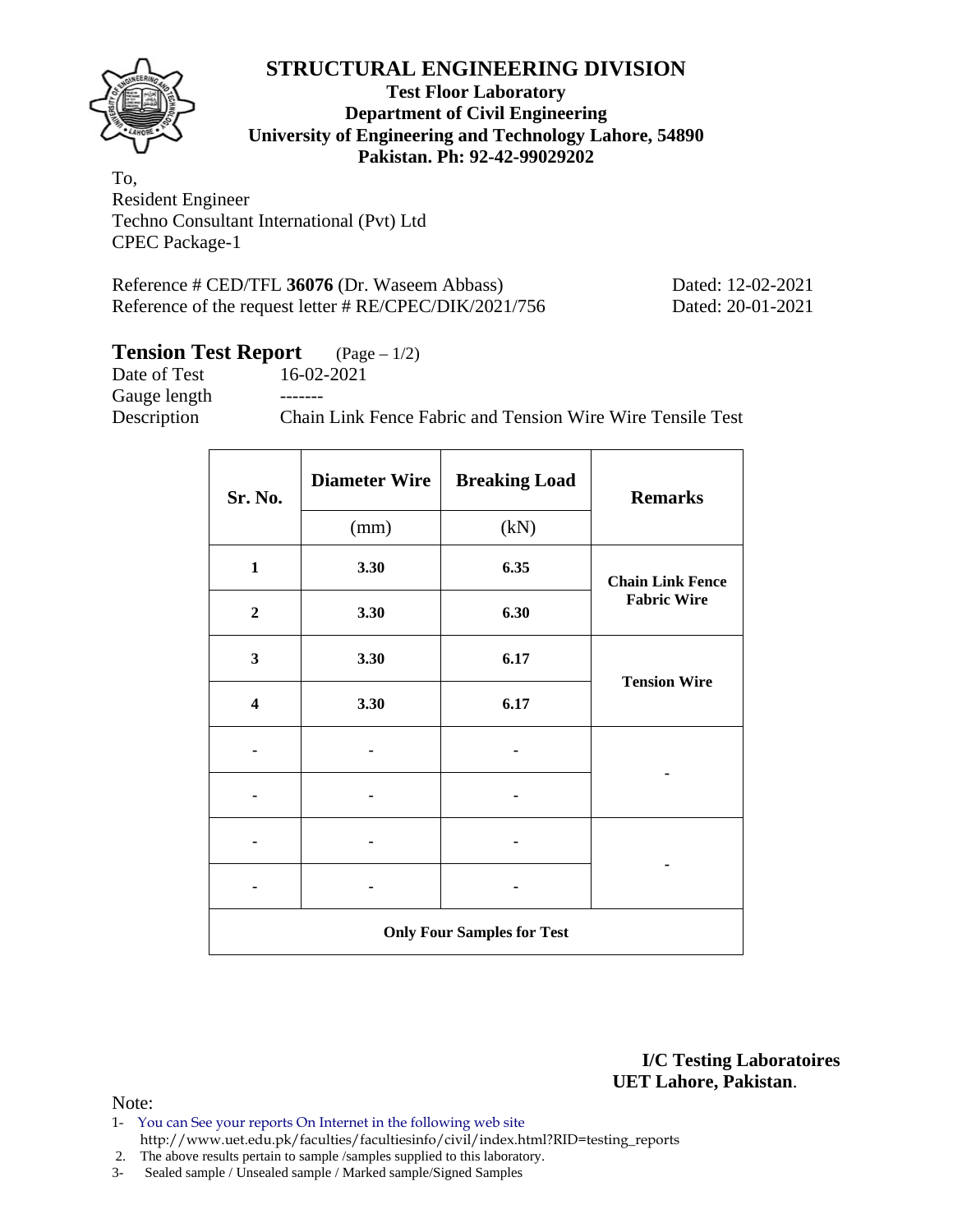

### **Test Floor Laboratory Department of Civil Engineering University of Engineering and Technology Lahore, 54890 Pakistan. Ph: 92-42-99029202**

To, Resident Engineer Techno Consultant International (Pvt) Ltd CPEC Package-1

Reference # CED/TFL **36076** (Dr. Waseem Abbass) Dated: 12-02-2021 Reference of the request letter # RE/CPEC/DIK/2021/757 Dated: 20-01-2021

# **Tension Test Report** (Page – 2/2)

| Date of Test | 16-02-2021                                                 |
|--------------|------------------------------------------------------------|
| Gauge length | -------                                                    |
| Description  | Chain Link Fence Fabric and Tension Wire Wire Tensile Test |
|              |                                                            |

| Sr. No.                           | <b>Diameter Wire</b> | <b>Breaking Load</b> | <b>Remarks</b>          |  |  |  |  |
|-----------------------------------|----------------------|----------------------|-------------------------|--|--|--|--|
|                                   | (mm)                 | (kN)                 |                         |  |  |  |  |
| $\mathbf{1}$                      | 3.30                 | 6.30                 | <b>Chain Link Fence</b> |  |  |  |  |
| $\boldsymbol{2}$                  | 3.30                 | 6.25                 | <b>Fabric Wire</b>      |  |  |  |  |
| 3                                 | 3.30                 | 6.32                 | <b>Tension Wire</b>     |  |  |  |  |
| $\overline{\mathbf{4}}$           | 3.30                 | 6.40                 |                         |  |  |  |  |
|                                   |                      |                      |                         |  |  |  |  |
|                                   |                      |                      |                         |  |  |  |  |
|                                   |                      |                      |                         |  |  |  |  |
|                                   |                      |                      |                         |  |  |  |  |
| <b>Only Four Samples for Test</b> |                      |                      |                         |  |  |  |  |

**I/C Testing Laboratoires UET Lahore, Pakistan**.

- 1- You can See your reports On Internet in the following web site http://www.uet.edu.pk/faculties/facultiesinfo/civil/index.html?RID=testing\_reports
- 2. The above results pertain to sample /samples supplied to this laboratory.
- 3- Sealed sample / Unsealed sample / Marked sample/Signed Samples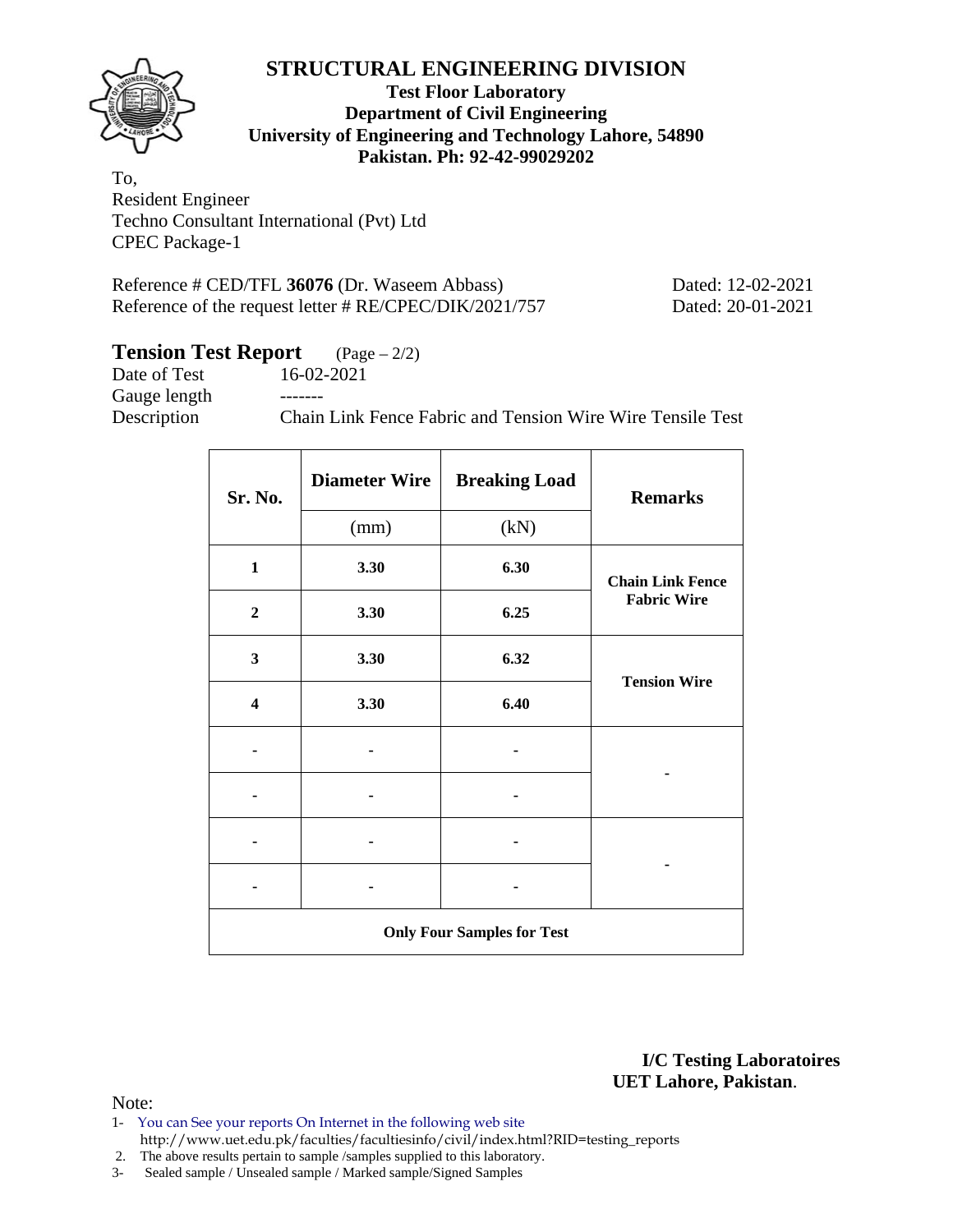

#### **Test Floor Laboratory Department of Civil Engineering University of Engineering and Technology Lahore, 54890 Pakistan. Ph: 92-42-99029202**

To, Project Incharge Royal Orchard Sahiwal Infrastructure Dev Works Royal Orchard Sahiwal

| Reference # CED/TFL 36082 (Dr. Waseem Abbass)      | Dated: 15-02-2021 |
|----------------------------------------------------|-------------------|
| Reference of the request letter # HRL/ROS/2021/094 | Dated: 15-02-2021 |

## **Tension Test Report** (Page -1/1)

Gauge length 8 inches

Date of Test 16-02-2021 Description Deformed Steel Bar Tensile and Bend Test as per ASTM-A615

| Sr. No.        | Weight                                        |                   | Diameter/<br>size       |                | Area<br>$(in^2)$ | <b>Yield load</b> | <b>Breaking</b><br>Load |         | <b>Yield Stress</b><br>(psi) | <b>Ultimate Stress</b><br>(psi)                                 |                |                |      | Elongation   | % Elongation | Remarks |
|----------------|-----------------------------------------------|-------------------|-------------------------|----------------|------------------|-------------------|-------------------------|---------|------------------------------|-----------------------------------------------------------------|----------------|----------------|------|--------------|--------------|---------|
|                | (1bsft)                                       | Nominal<br>$(\#)$ | <b>Actual</b><br>(inch) | Nominal        | Actual           | (kg)              | (kg)                    | Nominal | Actual                       | Nominal                                                         | <b>Actual</b>  | (inch)         |      |              |              |         |
| $\mathbf{1}$   | 0.385                                         | $\mathbf{3}$      | 0.380                   | 0.11           | 0.113            | 3500              | 4700                    | 70200   | 68180                        | 94200                                                           | 91600          | 1.10           | 13.8 | Pak<br>Steel |              |         |
| $\mathbf{2}$   | 0.377                                         | $\mathbf{3}$      | 0.376                   | 0.11           | 0.111            |                   | 6000                    |         |                              | 120300                                                          | 119500         | 0.60           | 7.5  |              |              |         |
| ٠              | ۰                                             | ۰                 |                         | ۰              | ٠                |                   | ۰                       |         |                              |                                                                 |                |                | ٠    |              |              |         |
| $\blacksquare$ | $\blacksquare$                                |                   | ۰                       | ٠              | $\blacksquare$   |                   |                         |         |                              |                                                                 |                | $\blacksquare$ | ۰    |              |              |         |
| $\blacksquare$ | $\blacksquare$                                | ۰                 |                         | $\blacksquare$ | $\blacksquare$   |                   |                         |         |                              |                                                                 | $\blacksquare$ | ٠              | ۰    |              |              |         |
|                |                                               | ٠                 | $\blacksquare$          | $\blacksquare$ | $\blacksquare$   |                   |                         |         |                              | $\blacksquare$                                                  |                |                | ٠    |              |              |         |
|                |                                               |                   |                         |                |                  |                   |                         |         |                              | Note: only two samples for tensile and one sample for bend test |                |                |      |              |              |         |
|                |                                               |                   |                         |                |                  |                   |                         |         |                              |                                                                 |                |                |      |              |              |         |
|                |                                               |                   |                         |                |                  |                   | <b>Bend Test</b>        |         |                              |                                                                 |                |                |      |              |              |         |
|                | #3 Bar Bend Test Through 180° is Satisfactory |                   |                         |                |                  |                   |                         |         |                              |                                                                 |                |                |      |              |              |         |
|                |                                               |                   |                         |                |                  |                   |                         |         |                              |                                                                 |                |                |      |              |              |         |
|                |                                               |                   |                         |                |                  |                   |                         |         |                              |                                                                 |                |                |      |              |              |         |

**I/C Testing Laboratoires UET Lahore, Pakistan**.

Note:

1- You can See your reports On Internet in the following web site http://www.uet.edu.pk/faculties/facultiesinfo/civil/index.html?RID=testing\_reports

2. The above results pertain to sample /samples supplied to this laboratory.

3- Sealed sample / Unsealed sample / Marked sample/Signed Samples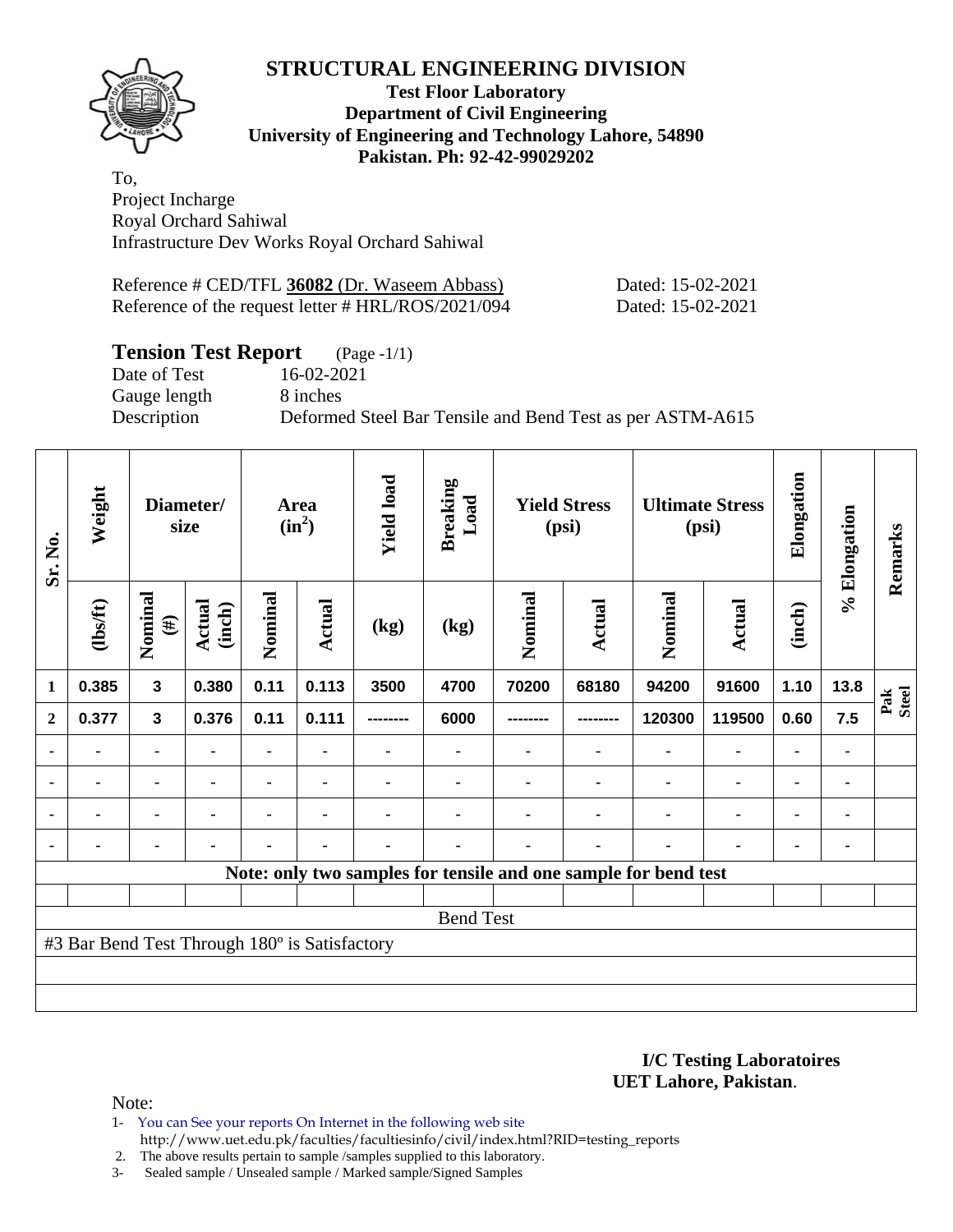

### **Test Floor Laboratory Department of Civil Engineering University of Engineering and Technology Lahore, 54890 Pakistan. Ph: 92-42-99029202**

To, M/S Defence Housing Authority. Lahore Cantt (External Electrification System (U/G) Sector-M & B DHA Ph-IX) (M/s NLC)

| Reference # CED/TFL 36084 (Dr. Waseem Abbass)             | Dated: 15-02-2021 |
|-----------------------------------------------------------|-------------------|
| Reference of the request letter $\# 408/241/E/Lab/27/101$ | Dated: 11-02-2021 |

# **Tension Test Report** (Page -1/1)

Date of Test 16-02-2021 Gauge length 8 inches

Description Deformed Steel Bar Tensile and Bend Test as per ASTM-A615

| Sr. No.        | Weight                                        |                   | Diameter/<br>size       |                | Area<br>$(in^2)$ | <b>Yield load</b> | <b>Breaking</b><br>Load |                | <b>Yield Stress</b><br>(psi) | <b>Ultimate Stress</b><br>(psi)                                 |                |                |                | Elongation      | % Elongation | Remarks |
|----------------|-----------------------------------------------|-------------------|-------------------------|----------------|------------------|-------------------|-------------------------|----------------|------------------------------|-----------------------------------------------------------------|----------------|----------------|----------------|-----------------|--------------|---------|
|                | (1bsft)                                       | Nominal<br>$(\#)$ | <b>Actual</b><br>(inch) | Nominal        | Actual           | (kg)              | (kg)                    | Nominal        | Actual                       | Nominal                                                         | Actual         | (inch)         |                |                 |              |         |
| $\mathbf{1}$   | 0.388                                         | $\mathbf{3}$      | 0.381                   | 0.11           | 0.114            | 4200              | 5400                    | 84200          | 81210                        | 108200                                                          | 104500         | 0.90           | 11.3           |                 |              |         |
| $\overline{2}$ | 0.385                                         | $\mathbf{3}$      | 0.379                   | 0.11           | 0.113            | 4100              | 5100                    | 82200          | 79900                        | 102200                                                          | 99400          | 1.00           | 12.5           | Mughal<br>Steel |              |         |
|                |                                               |                   |                         |                |                  |                   |                         |                |                              |                                                                 | $\blacksquare$ | ٠              |                |                 |              |         |
| $\blacksquare$ | $\blacksquare$                                | $\blacksquare$    | $\blacksquare$          | $\blacksquare$ | $\blacksquare$   |                   | $\blacksquare$          |                | $\blacksquare$               |                                                                 | $\blacksquare$ | $\blacksquare$ | $\blacksquare$ |                 |              |         |
|                | $\blacksquare$                                | ۰                 |                         | ۰              | ۰                |                   |                         |                |                              |                                                                 | $\blacksquare$ | ۰              |                |                 |              |         |
|                | $\blacksquare$                                | ۰                 | $\blacksquare$          |                | ۰                |                   | $\blacksquare$          | $\blacksquare$ | ۰                            |                                                                 | $\blacksquare$ | ۰              | ٠              |                 |              |         |
|                |                                               |                   |                         |                |                  |                   |                         |                |                              | Note: only two samples for tensile and one sample for bend test |                |                |                |                 |              |         |
|                |                                               |                   |                         |                |                  |                   |                         |                |                              |                                                                 |                |                |                |                 |              |         |
|                |                                               |                   |                         |                |                  |                   | <b>Bend Test</b>        |                |                              |                                                                 |                |                |                |                 |              |         |
|                | #3 Bar Bend Test Through 180° is Satisfactory |                   |                         |                |                  |                   |                         |                |                              |                                                                 |                |                |                |                 |              |         |
|                |                                               |                   |                         |                |                  |                   |                         |                |                              |                                                                 |                |                |                |                 |              |         |
|                |                                               |                   |                         |                |                  |                   |                         |                |                              |                                                                 |                |                |                |                 |              |         |

**I/C Testing Laboratoires UET Lahore, Pakistan**.

Note:

1- You can See your reports On Internet in the following web site http://www.uet.edu.pk/faculties/facultiesinfo/civil/index.html?RID=testing\_reports

2. The above results pertain to sample /samples supplied to this laboratory.

3- Sealed sample / Unsealed sample / Marked sample/Signed Samples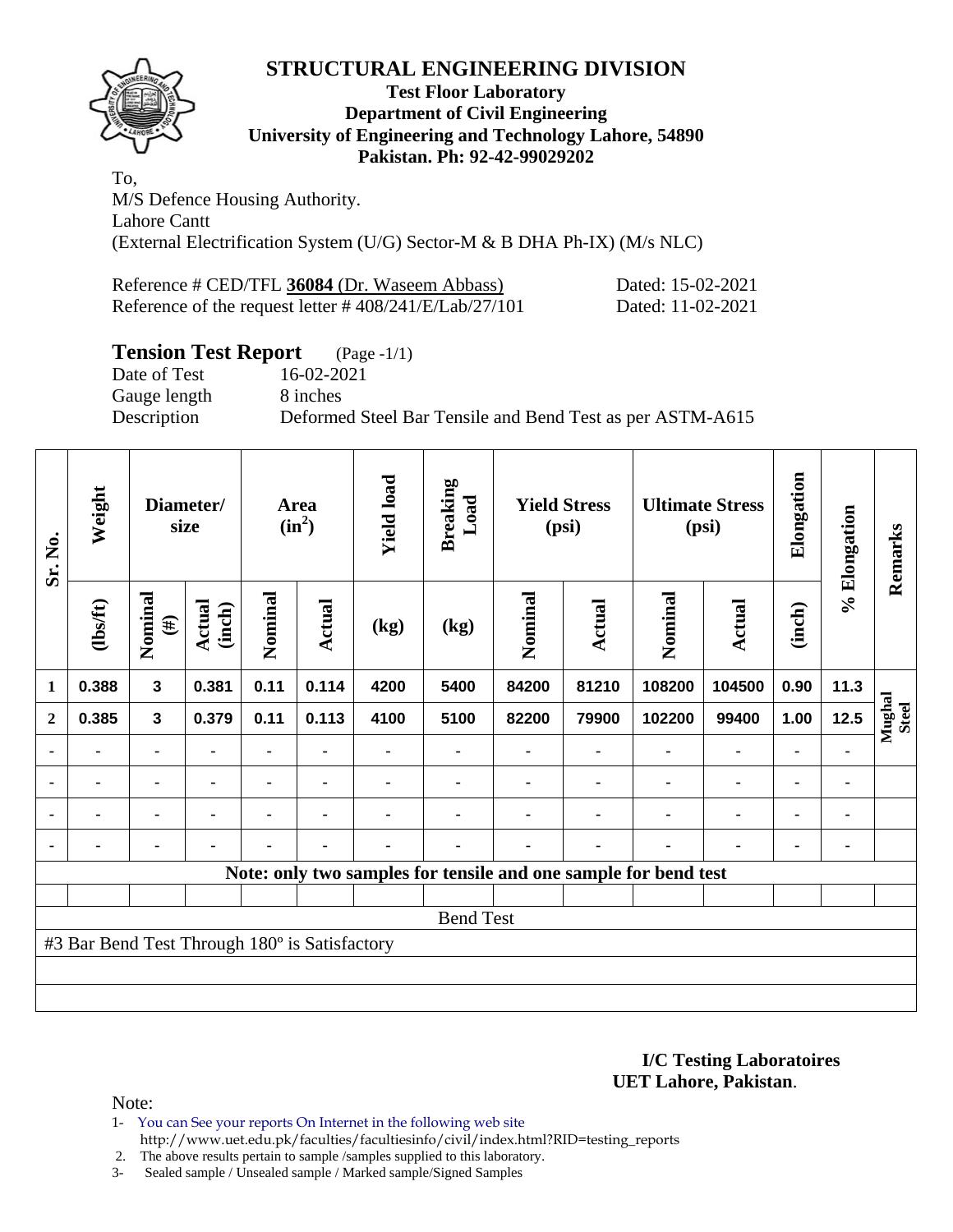

### **Test Floor Laboratory Department of Civil Engineering University of Engineering and Technology Lahore, 54890 Pakistan. Ph: 92-42-99029202**

To, Deputy Director, Engg. Sec I&II, Package –I, LOLMTP LDA, Lahore (Construction of TMA Office, Shalamar Town, Lahore, Orange Line Metro Train Project (Package-I)

| Reference # CED/TFL 36085 (Dr. Waseem Abbass)            | Dated: 15-02-2021 |
|----------------------------------------------------------|-------------------|
| Reference of the request letter # DD/PKG-I/LOLMTP/LDA/14 | Dated: 12-02-2021 |

### **Tension Test Report** (Page -1/1)

Date of Test 16-02-2021 Gauge length 8 inches

Description Deformed Steel Bar Tensile and Bend Test as per ASTM-A615

| Sr. No.                                                         | Weight         | Diameter/<br>size       |                  | Area<br>$(in^2)$ |                | <b>Yield load</b> | <b>Breaking</b><br>Load | <b>Yield Stress</b><br>(psi) |               | <b>Ultimate Stress</b><br>(psi) |                | Elongation     | % Elongation | Remarks |
|-----------------------------------------------------------------|----------------|-------------------------|------------------|------------------|----------------|-------------------|-------------------------|------------------------------|---------------|---------------------------------|----------------|----------------|--------------|---------|
|                                                                 | $lbsft$        | Nominal<br>$(\#)$       | Actual<br>(inch) | Nominal          | Actual         | (kg)              | (kg)                    | Nominal                      | <b>Actual</b> | Nominal                         | <b>Actual</b>  | (inch)         |              |         |
| $\mathbf{1}$                                                    | 0.387          | $\overline{\mathbf{3}}$ | 0.381            | 0.11             | 0.114          | 4400              | 5500                    | 88200                        | 85190         | 110200                          | 106500         | 1.00           | 12.5         |         |
| $\mathbf{2}$                                                    | 0.388          | 3                       | 0.381            | 0.11             | 0.114          | 4100              | 5100                    | 82200                        | 79290         | 102200                          | 98700          | 0.90           | 11.3         |         |
|                                                                 | $\blacksquare$ |                         | $\blacksquare$   | $\blacksquare$   | $\blacksquare$ |                   |                         |                              |               | $\blacksquare$                  | $\blacksquare$ |                | ۰            |         |
|                                                                 |                |                         |                  |                  | ٠              |                   |                         |                              |               |                                 |                |                | ۰            |         |
| ٠                                                               |                | ٠                       |                  |                  | ٠              |                   |                         |                              |               |                                 |                |                | ۰            |         |
| ٠                                                               |                | ۰                       |                  |                  | ٠              |                   |                         |                              |               | ٠                               | $\blacksquare$ | $\blacksquare$ | ۰            |         |
| Note: only two samples for tensile and one sample for bend test |                |                         |                  |                  |                |                   |                         |                              |               |                                 |                |                |              |         |
|                                                                 |                |                         |                  |                  |                |                   |                         |                              |               |                                 |                |                |              |         |
| <b>Bend Test</b>                                                |                |                         |                  |                  |                |                   |                         |                              |               |                                 |                |                |              |         |
| #3 Bar Bend Test Through 180° is Satisfactory                   |                |                         |                  |                  |                |                   |                         |                              |               |                                 |                |                |              |         |
|                                                                 |                |                         |                  |                  |                |                   |                         |                              |               |                                 |                |                |              |         |
|                                                                 |                |                         |                  |                  |                |                   |                         |                              |               |                                 |                |                |              |         |

#### **I/C Testing Laboratoires UET Lahore, Pakistan**.

- 1- You can See your reports On Internet in the following web site http://www.uet.edu.pk/faculties/facultiesinfo/civil/index.html?RID=testing\_reports
- 2. The above results pertain to sample /samples supplied to this laboratory.
- 3- Sealed sample / Unsealed sample / Marked sample/Signed Samples